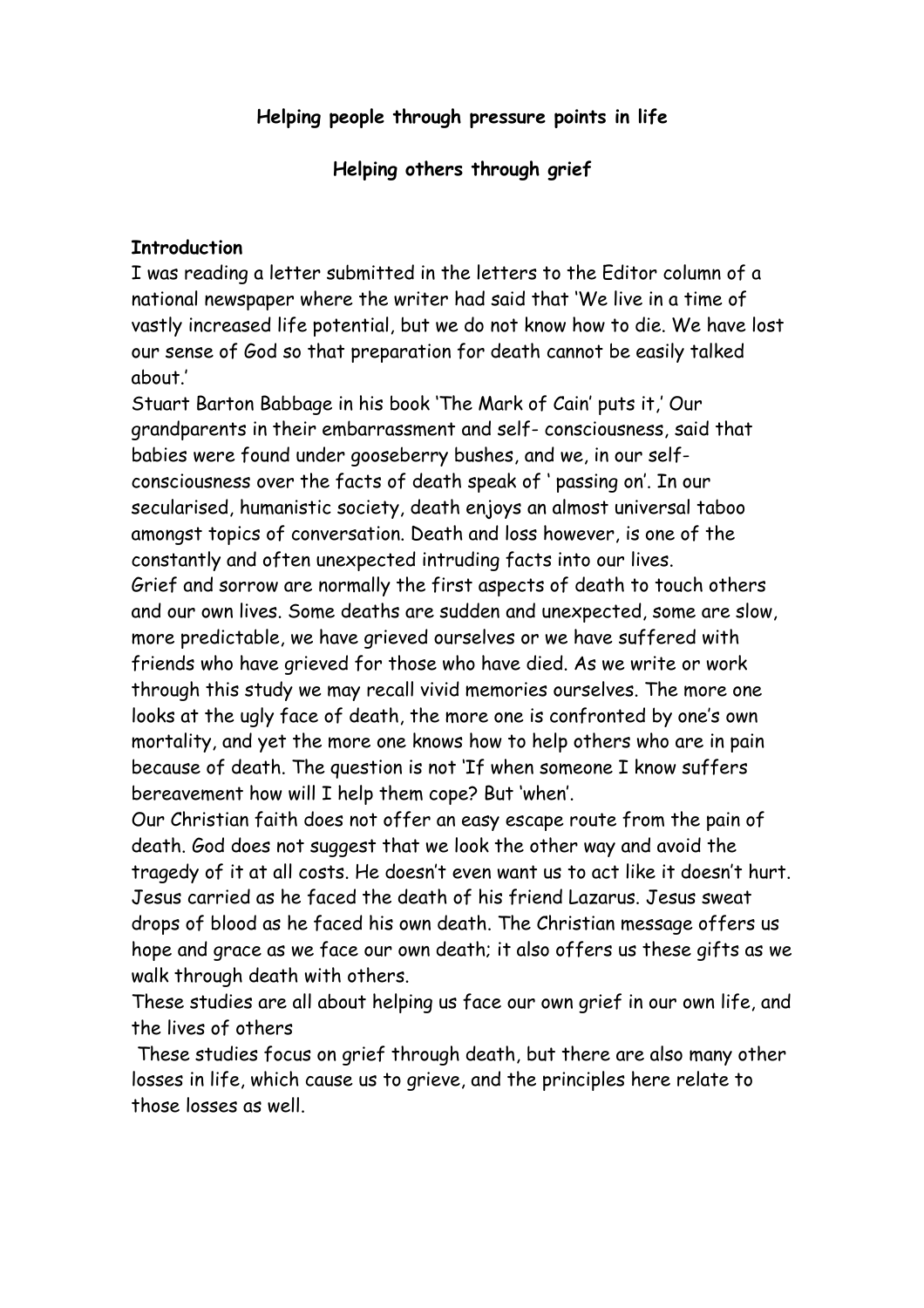# **Study 1 Overcoming the fear of death**

#### **Introduction**

C.S.Lewis wrote that he was surprised how much grief felt like fear. We live constantly with the fear of death. When death does come, or any loss, because all loss reminds us of the ultimate loss in death. The feelings of grief come to the surface and magnify the fear that already existed, and may have been dormant for years. We just to reflect on how we can be freed form the bondage of fear.

# **The big picture**

1. What are you like when you are afraid, in your behaviour, your attitudes, your perspective, and in your body [physically]?

# **The Biblical picture**

Read Hebrews Ch 2 v 9-18 2. In verses 9-13 what do we learn about Jesus?

3. What is his relationship wit his followers?

4. How do you respond to being in the same family as Jesus, and being called his brother/ sister?

5. What are the effects of Jesus becoming human and dying? [V14-18]

6. One of the purposes of Jesus coming is to free people those who all their lives were held in slavery by their fear of death [v15] .Why do people fear death?

7. How do you see people expressing enslavement to this fear of death?

8. How does a lack of freedom in talking about death reflect this bondage?

9. Why do you think it is vital that Jesus became like his human brothers and sisters? V 17-18

10 What do you think is the relationship between the fear of death and the fear of meeting God, still such a powerful link in 21<sup>st</sup> century thinking?

11. How does the fact that Jesus dealt with the sin issue of mankind [the atonement] speak to this fear of meeting God?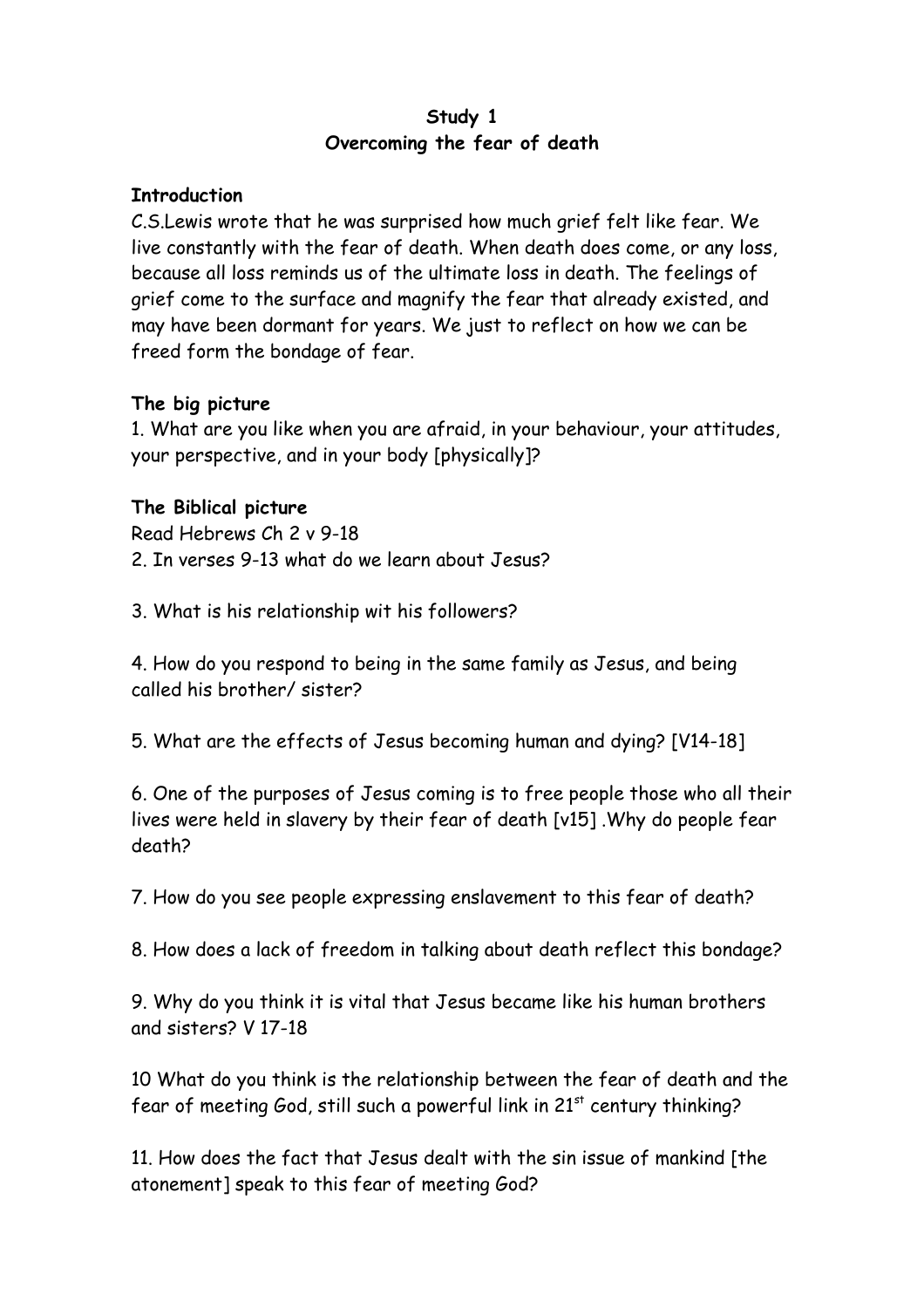#### **Being in the picture**

12. What difference does it make that Jesus has experienced death and has power over it?

13. How does this truth affect your attitudes and behaviour?

14. V17, speak of Jesus being a merciful and faithful high priest. How can you demonstrate this mercy and faithfulness to others by helping them to identify with their fears about death?

15. How can you communicate what this passage says about Jesus and death to those who are afraid?

# **Study 2 Facing our own death**

#### **Introduction**

Two friends were once sitting chatting to each other, when Jane said to Rita, 'I always thought I was too young to die.' Rita replied 'Jane, it's too late'. We have to ask ourselves 'Is thinking about death a bit unhealthy?' 'Isn't it a bit morbid?' Well actually no, facing the reality of one's own death is one of the healthiest things one can do, in order for us to be a person who helps others through the pressure points on loss in their life.

#### **The Big picture**

1. What comes to mind when you think about dying?

#### **The Biblical picture**

Read Psalm 90

2. Most of this Psalm is about death. Why are verses 1-2 so important in talking about loss and grief through death?

3. What is life according to verses 3-10?

4. In what ways does the Psalmist express your feelings about God and life and death?

5. How are your attitudes different?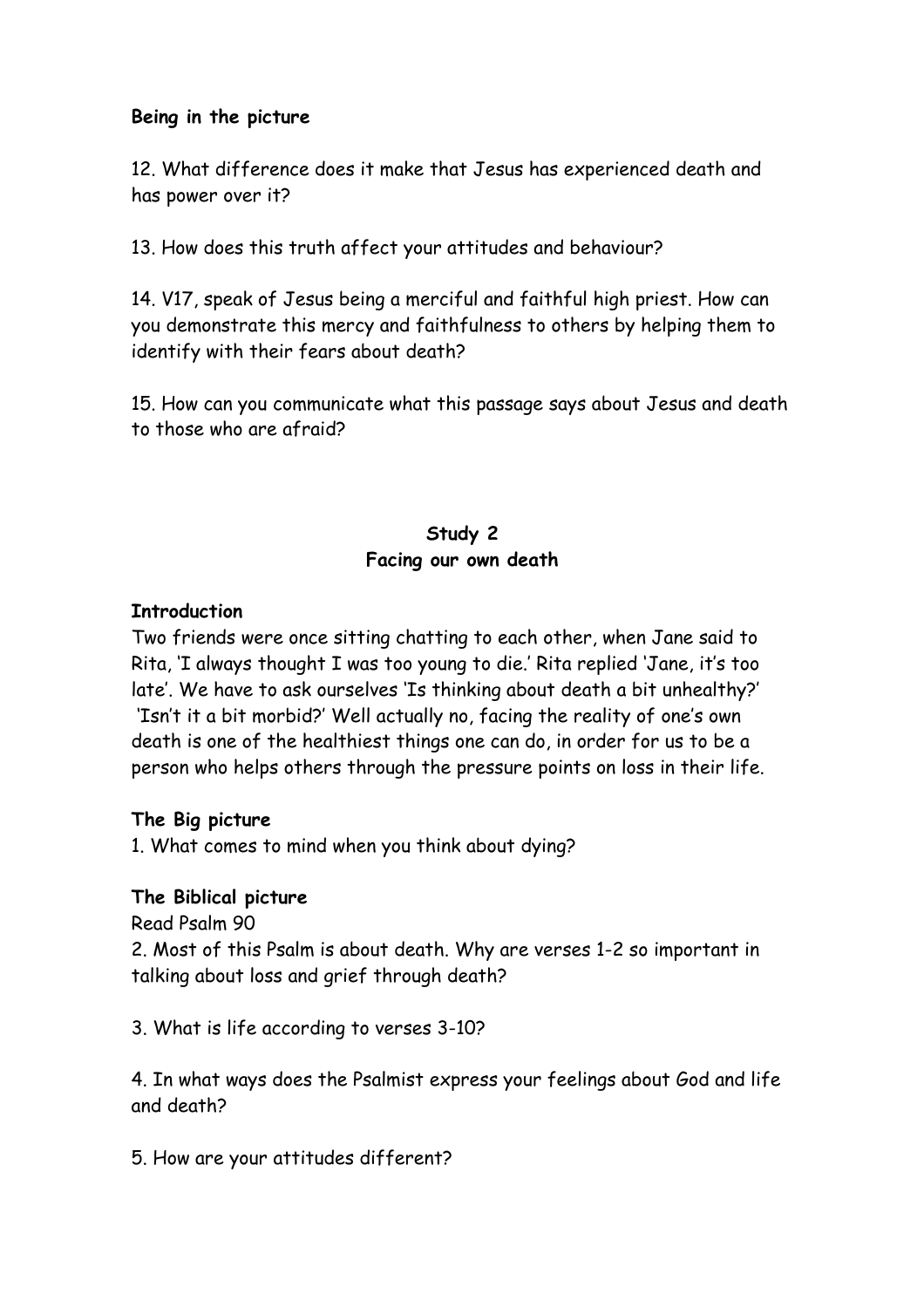6. In verse 12 the Psalmist makes a request of God. What do you think it means to 'number our days'?

7. what do you think it means when it talks about a' heart of wisdom'?

 8. How does the knowledge that you are going to die affect the way you live your life?

9. Verses 11-12 stand between two contrasting sections. How do verses 3-10 differ from verses 13-17?

10. What does the Psalmist ask God to do in verses 13-17?

11. How does each of these requests demonstrate a 'heart of wisdom'?

#### **Being in the picture**

12. These verses turn the focus back on God, how does this change of focus put death into perspective?

13. Why can you more effectively care for someone who is facing death if you have looked at your own death?

# **Study 3 Offering Comfort**

### **Introduction**

The sermon had been on Jesus raising Lazarus form the dead. During coffee after the service, Jill was speaking with her friend Peter, Jill said, 'It isn't fair, when my mother dies, I have to deal with it. When Jesus' friend dies, he just raises him from the dead'.

Jesus does more than just avoid the reality of death by raising Lazarus from the dead. We see how he related to people and experienced their sorrow as well as his own. So that when Lazarus eventually died his sisters could deal with the reality of death themselves, by what they had experienced form Jesus.

### **The big picture**

1. Why does death often seem unfair?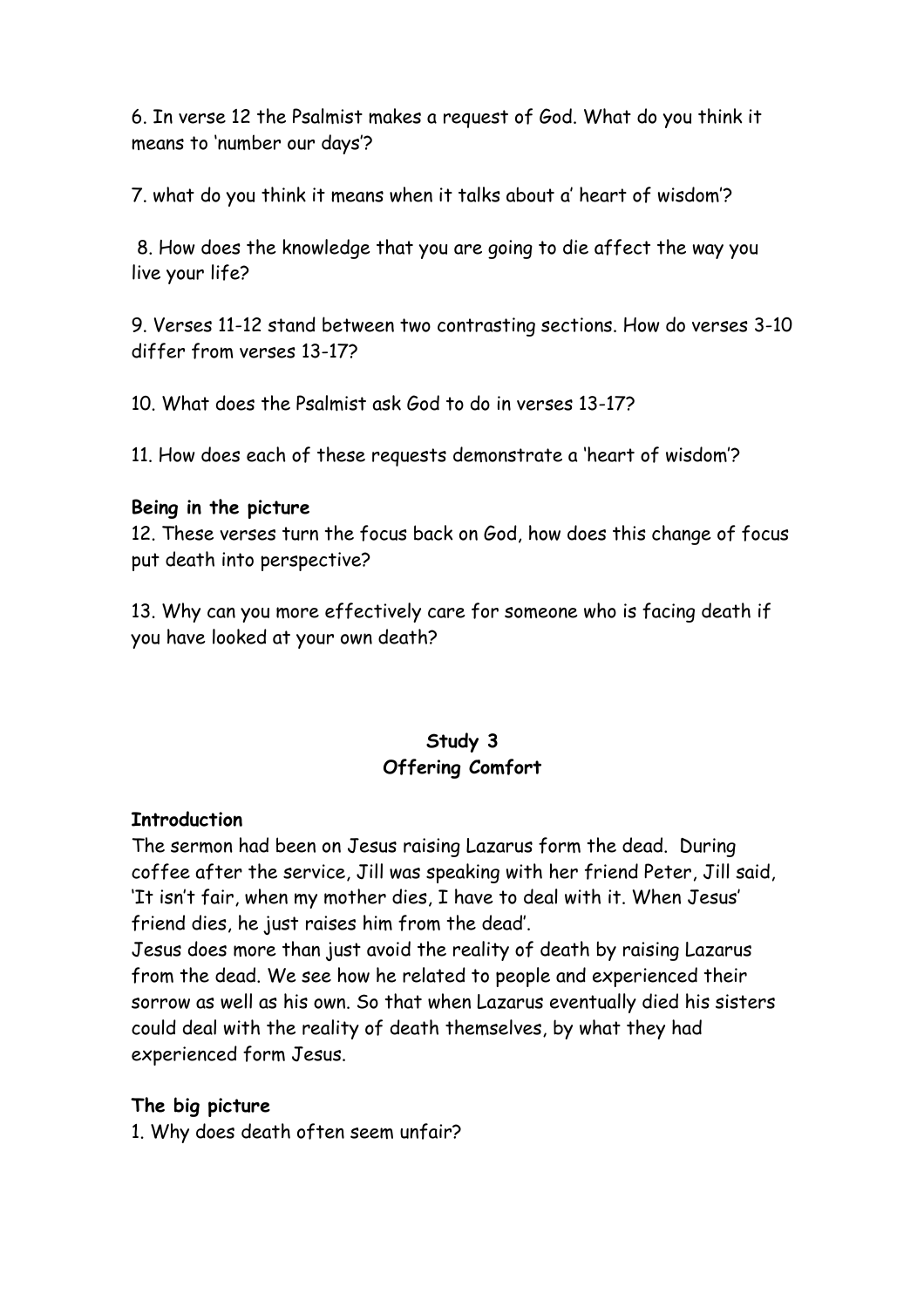## **The biblical picture**

Read John Ch 11 v 17-44

2. What different emotions do you sense in this story?

3. In what different ways does Jesus respond to Mary and Martha's? Grief?

4. Why doesn't he respond to Mary and Martha in the same way?

5. Three times, characters in this story says that Jesus could have prevented the death of Lazarus [vs. 21, 32, and 37.] Why didn't he do it?

6. What does Jesus say about himself in verses [25-26]?

7. Jesus ended his declaration in verses 25-26 with the question 'Do you believe this? How would you answer Jesus's question? Explain.

8. What effect does your answer to the above question have on the way you can give and receive comfort?

9. In verses 38-40 Jesus raises Lazarus from the dead. Why did he do this?

### **Being in the picture**

10. When you have experienced loss, what responses of people were helpful in your various stages of grief?

11. What kind of responses was not helpful?

12. As a result of what you have learned from this passage in John Ch 11, how can you better comfort others who are facing grief?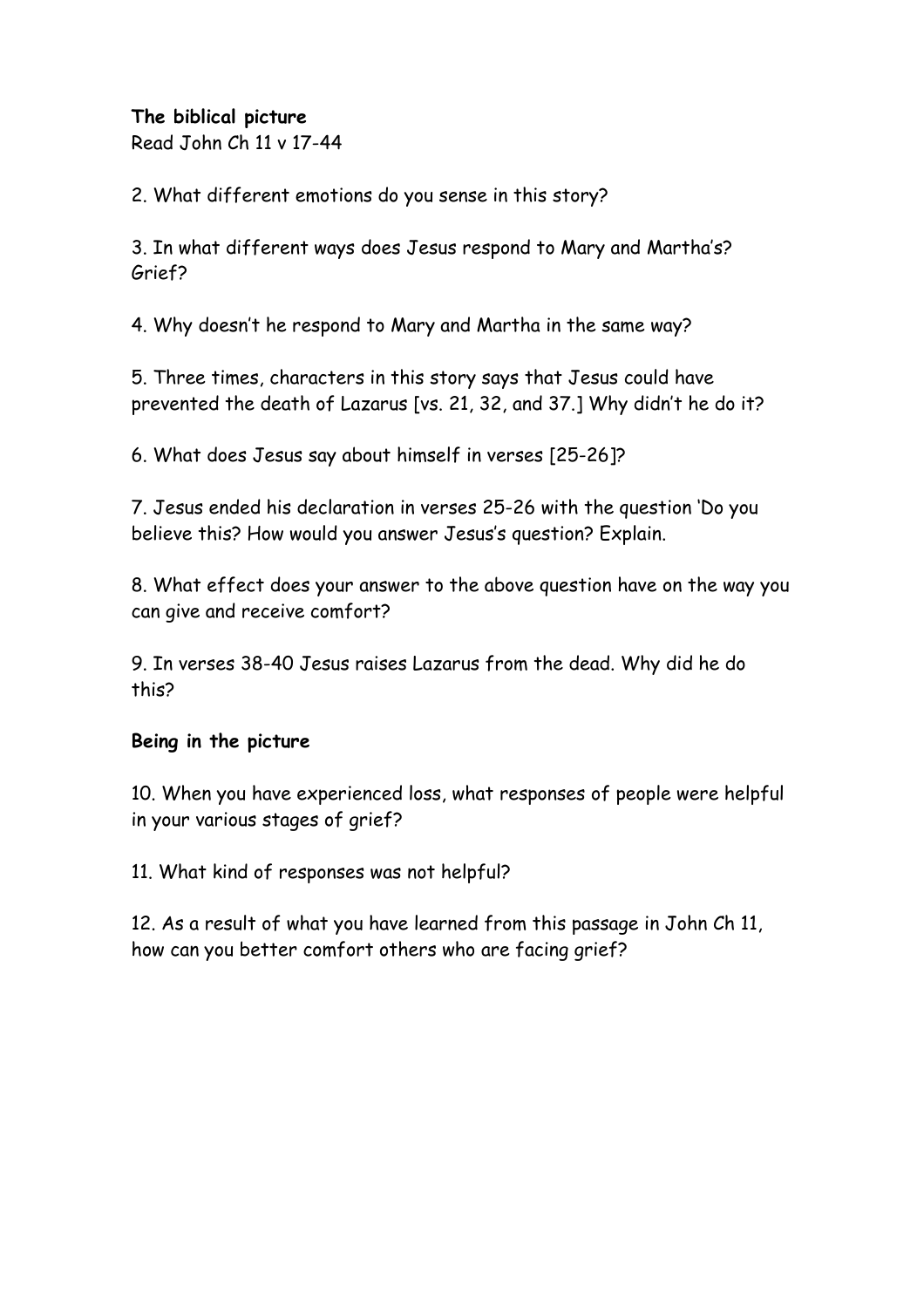# **Study 4 Offering peace**

### **Introduction**

When Oliver Cromwell's son Robert died at the age of seventeen, Cromwell said his death went as a dagger straight to my heart. Cromwell found comfort in the Bible. He said what brought comfort to me were the words. 'I can do everything through Him [Christ] who gives me strength.' The calming words of the Psalms or the words of Jesus to his disciples nourish the soul and grief is a time when the soul needs to be nourished.

### **The big picture**

1. Describe what it was like if you were ever near death or thought you were

# **The biblical picture**

### Read John Ch 14 v 1-7

2. This discussion between Jesus and his disciples takes place at the last meal that they ate together before his death. They are aware that separation is coming soon. What might have surprised the disciples about Jesus instructions in v 11?

3. The first thing that Jesus promised his disciples is that he will prepare a place for them in his father's house. If you were going to a completely new place, what difference would it make if someone you trusted were preparing for your arrival?

4. Jesus's second promise is that he will come back and take them to be with him. For some the greatest fear of death is being alone. What is it like for you when you really feel alone?

5. In what ways can you help relieve this fear of being alone for a person who is dying? [What would you want someone to do for you?]

6. How is your anxiety about the unknown aspects of death affected by reading here that Jesus is preparing your destination and he will escort you there?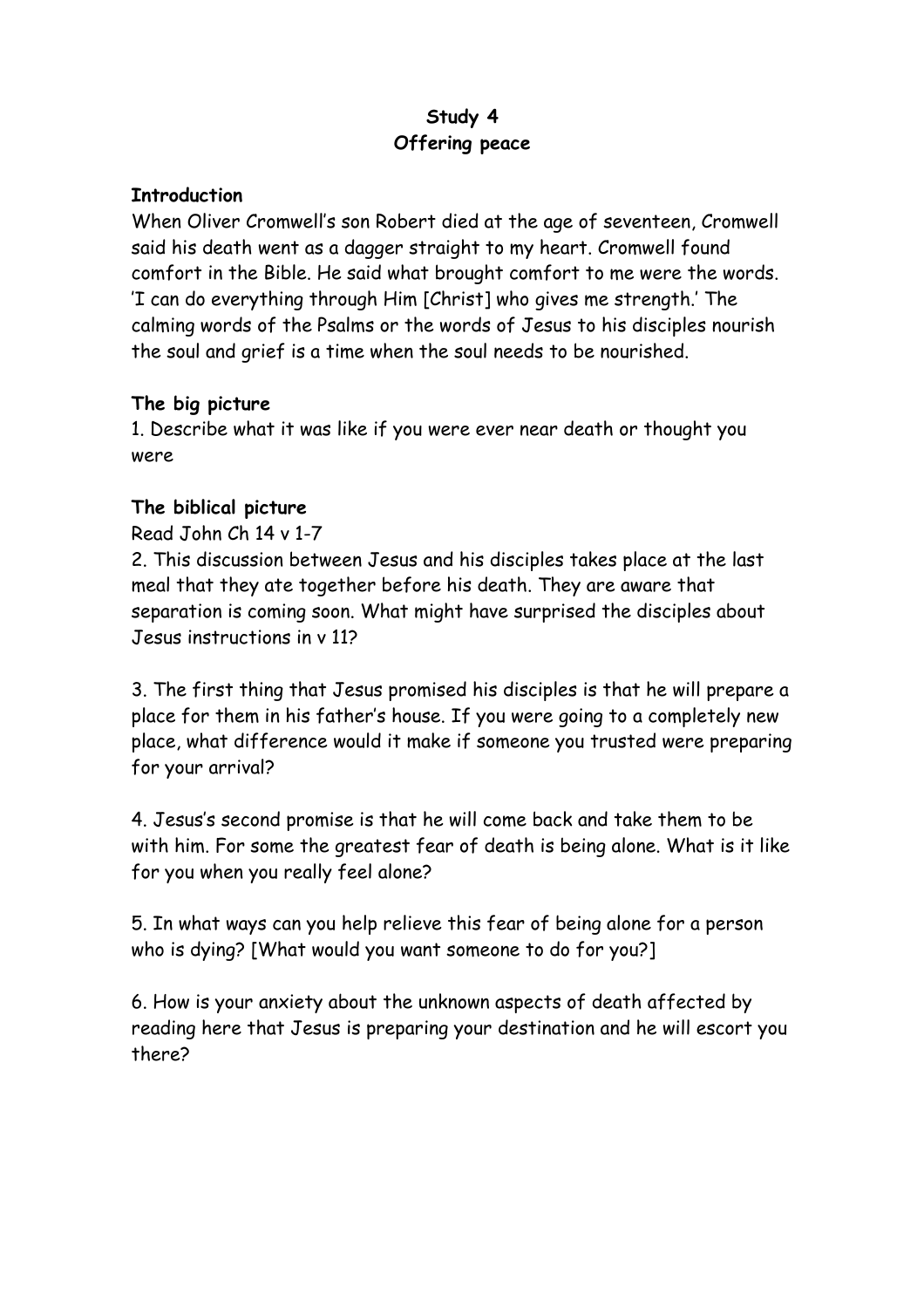#### **Being in the picture**

7. How do you feel when you are driving and are lost or confused about the direction you re going in?

8. How does Jesus speak to this issue for those who are lost or uncertain about how to get to heaven?

9. What implications does Christ's statement hat he is truth and life have for those who are looking for meaning, fulfilment and purpose in their life?

10. According to this passage how can a person know God?

11. How can you offer peace to someone facing death by sharing Jesus Christ?

# **Study 5 Offering hope**

### **Introduction**

Dietrich Bonhoeffer was a German pastor who was executed by the Nazis on the day before World War II ended, he called death, the supreme festival on the road to freedom. The story goes that Ruth and Billy Graham were driving home, when suddenly they were caught in some road works, they followed the detour for several miles taking note of the road signs along the way, they came to the last one which said 'End of construction. Thank you for your patience.' Ruth Graham turned to her husband and said, 'When I die, I want that engraved on my stone'.

### **The big picture**

1 what do you hope heaven will be like?

**The biblical picture** Read Revelation Ch 21 v 1-27

2. What is heaven like?

3 How does the description of heaven compare with what you want it to be?

4. Verses 1-8 use the word new several times. As you think of earth as it is now, what do you see in theses verse that will be 'new'?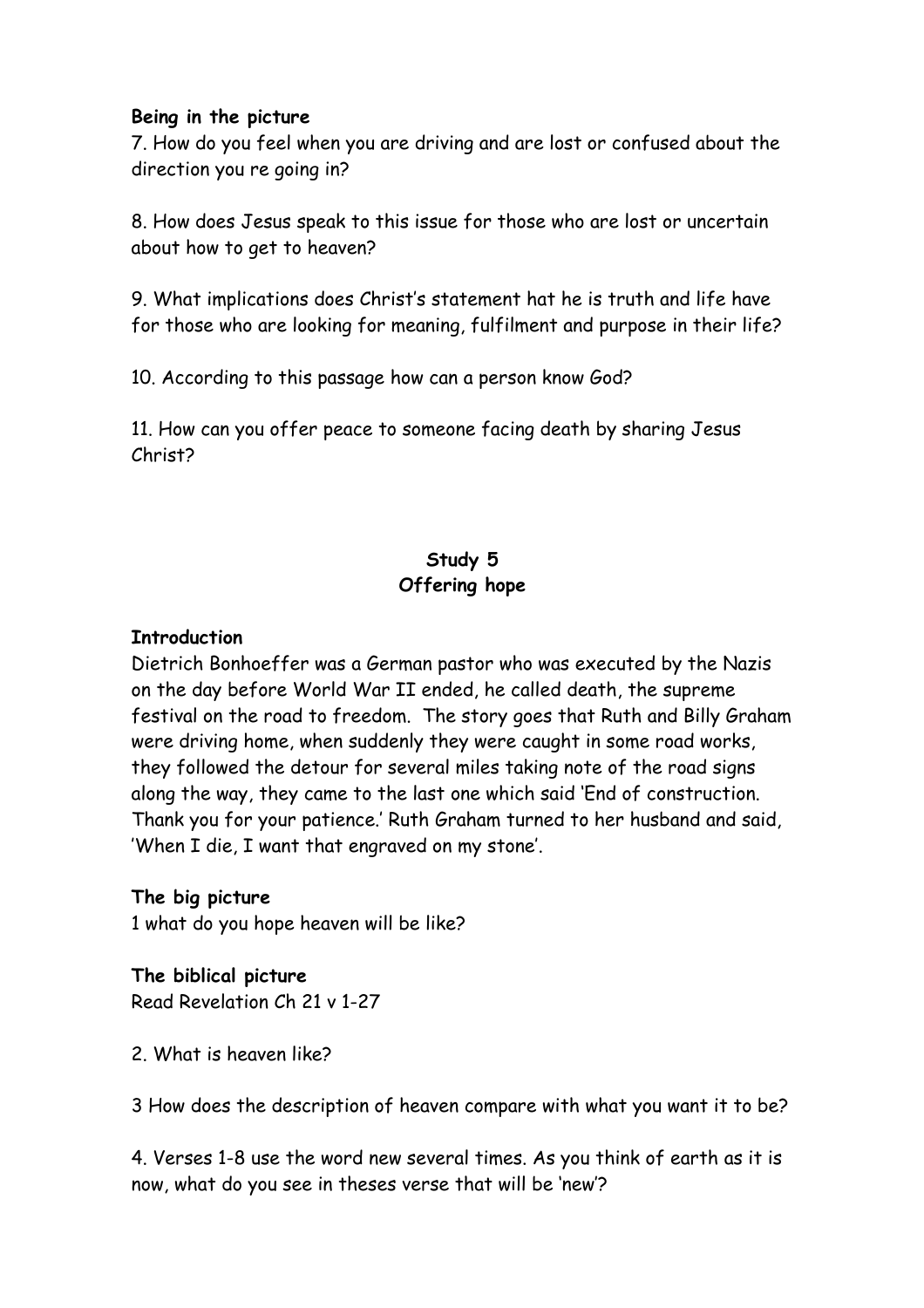5. What difference will it make that God will finally dwell with people in this way? [Verses 3-7 22-23]

6. How might this kind of heaven meet your deepest longings?

7. How do you respond to the words? 'It is done, Iam the Alpha and the Omega, the beginning and the end'? [V6]

8. How does the historical perspective seen in verses 12 and 14 add power to the words 'It is done', and the view that God is both Alpha and omega?

9. What do verses 22-27 further tells you about what life will be like in heaven?

### **Being in the picture**

10. As you think through the entire passage, how does life in heaven compare or contrast with the life your are experiencing on earth now?

11. What aspects of life in heaven most appeal to you, why?

12. In what different ways do you see the glory of God revealed throughout this passage?

13. How does this view of heaven affect your sense of hope?

14. How can you offer this hope to someone who is facing death?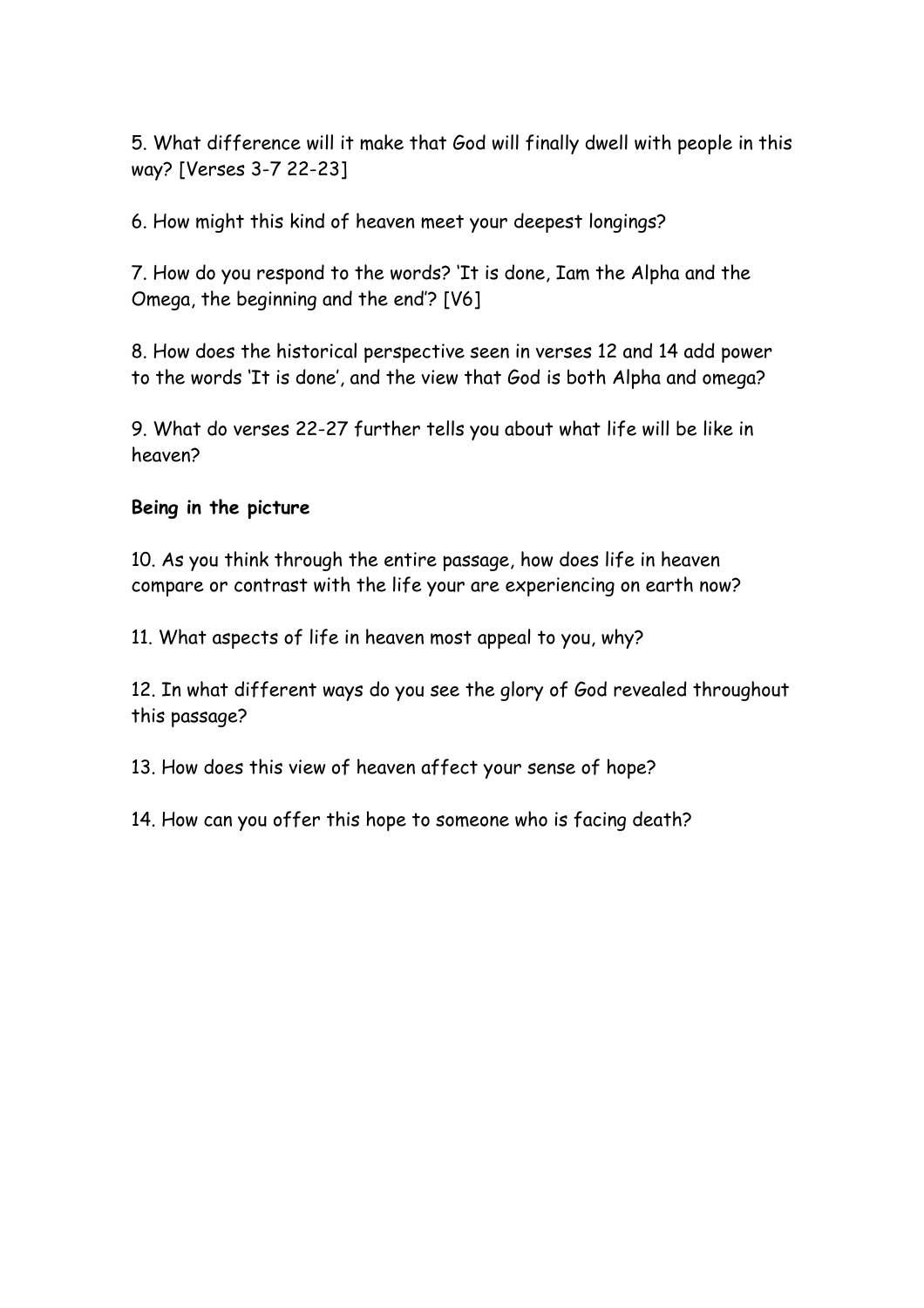# **Study 6 Offering God's grace**

#### **Introduction**

There was once a lively debate going on about the uniqueness of the Christian faith over and against other world faiths. C.S.Lewis was present and was asked what he thought. He s replied simply.'Oh it's easy, it's grace.' In marketing terms the unique selling point of the Christian message is grace. Grace alone explains the heights and depths of the Christian faith. Grace is undeserved, acceptance and love received from another, especially the characteristic attitude of God to wards sinful mankind. It is favour or kindness done to another, when grace is viewed form the standpoint of the person who receives it grace is the thankfulness felt for the gift or the favour

#### **The big picture**

1. What do you understand grace to mean to you? [Describe it as best you can]

#### **The biblical picture**

2 Corinthians Ch 4 v 7- Ch 5-8

2. Though the word grace is only used once in the passage, what evidence is there of God's grace throughout this passage?

3. What is the treasure mentioned 4v7 [see also v 6}?

4. What are the jars of cay that Paul mentions?

5. How is the grace of God demonstrated by this treasure being placed in jars of clay?

6. How does the death of Jesus the Christian carries in their body reveal the life of Jesus in them? [4 v8-12]

7 How is the grace of God experienced through the hope of the resurrection [4 v13-15]?

8. How do you see the grace of God that results form the hope of the resurrection being demonstrated in Paul's life [4; 15-5; 8]?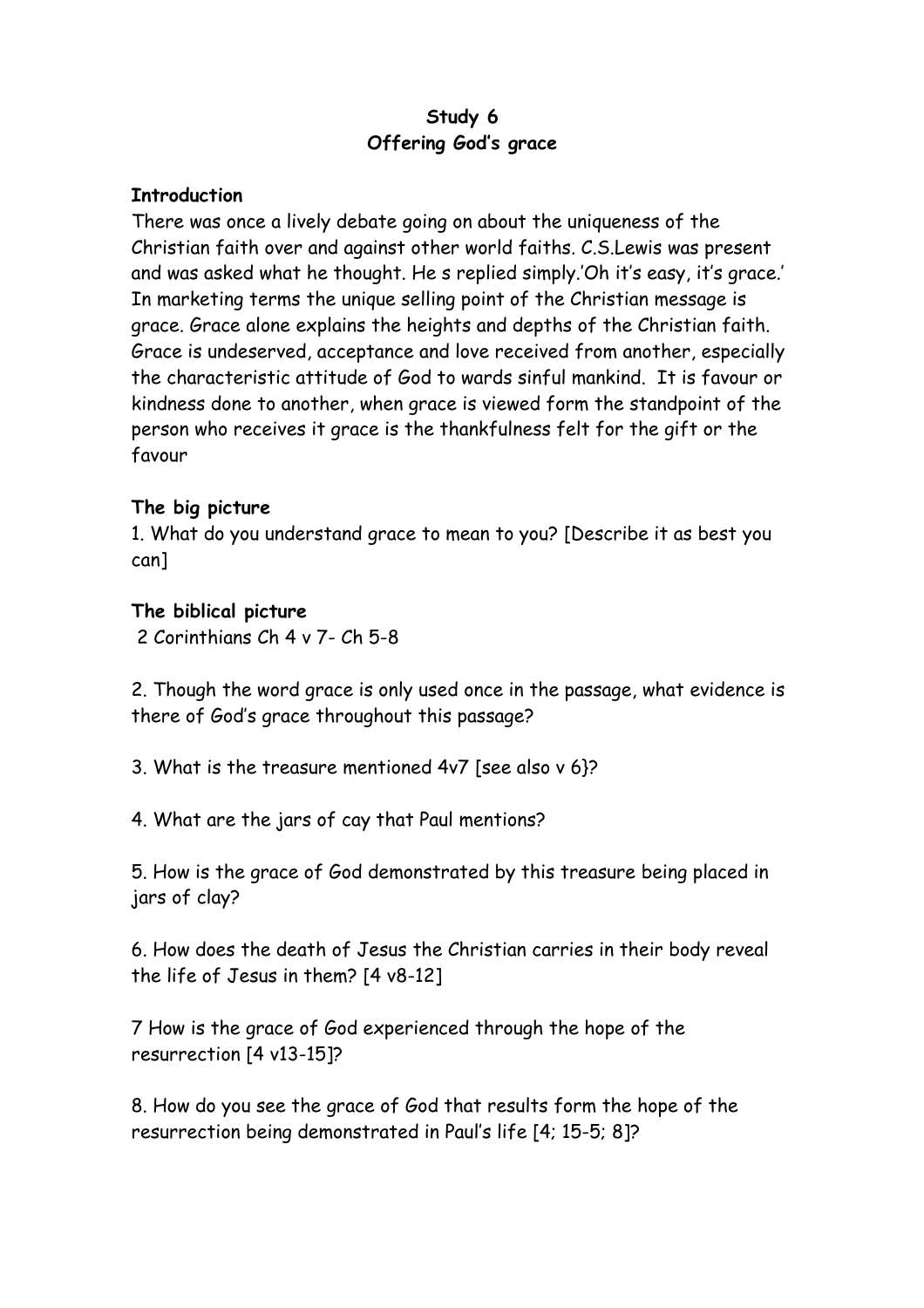#### **Being in the picture**

9. Compare your attitude towards illness, ageing and death with Paul's view of his difficulties?

10. In what ways would you like to reflect more of God's grace in your life?

11. What steps do you need to take in order for this to happen?

12. How can you offer grace to someone who is facing death?

## **Study 7 Dealing with the death of an older person**

#### **Introduction**

 I have had the privilege of being at the bedside of an elderly person as they have died. In both cases the person was surrounded by their family, they were all able to be present to say their last words, give their last hugs, and then watch as the person closed their eyes on a group of loving caring people. In both cases that person's death was precious to the people who were present. The tears were felt as deeply in each individual's heart as it was possible. The tears of the family lessened as time went by, but the place that the elderly person who has lived a full life never left the families memories.

#### **The big picture**

1. What are some of the common attitudes towards the elderly today?

#### **The biblical picture**

Read Genesis Ch 48 v 1-12 and 49: 22-Ch50; 14

- 2. How did Jacob respond to his impending death?
- 3. What things were uppermost in his mind as he prepared to die?
- 4. Why do you think theses things were important to him?

5. What are the ways that you can help an elderly person in your life complete what is important to them?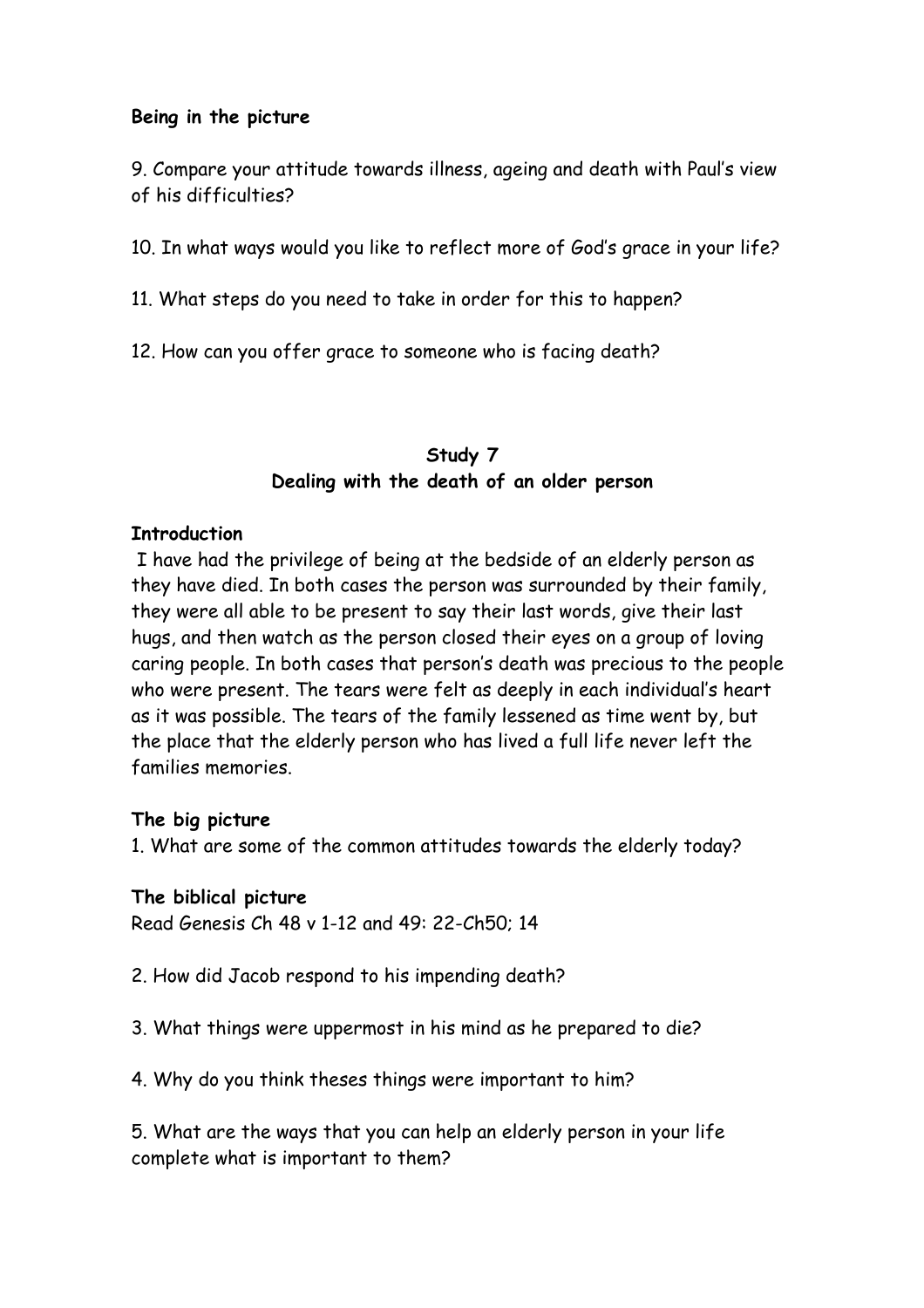6. How did Jacob's relationship with God affect the way he faced death?

7. What evidence do you see that the past was important to Jacob?

8. How might you free your own elderly friends or relatives to talk about their past?

9. What attitudes did Joseph demonstrate towards Jacob?

10. What was the value of Joseph bringing his children to see Jacob prior to his death?

# **Being in the picture**

11. Compare the attitude of Joseph towards Jacob with the attitudes commonly expressed toward elderly people?

12. In order to effectively care for the elderly who are facing death we need to know how to age and die with dignity ourselves. What changes do you need to take in your life now in order to be able to face death like Jacob did?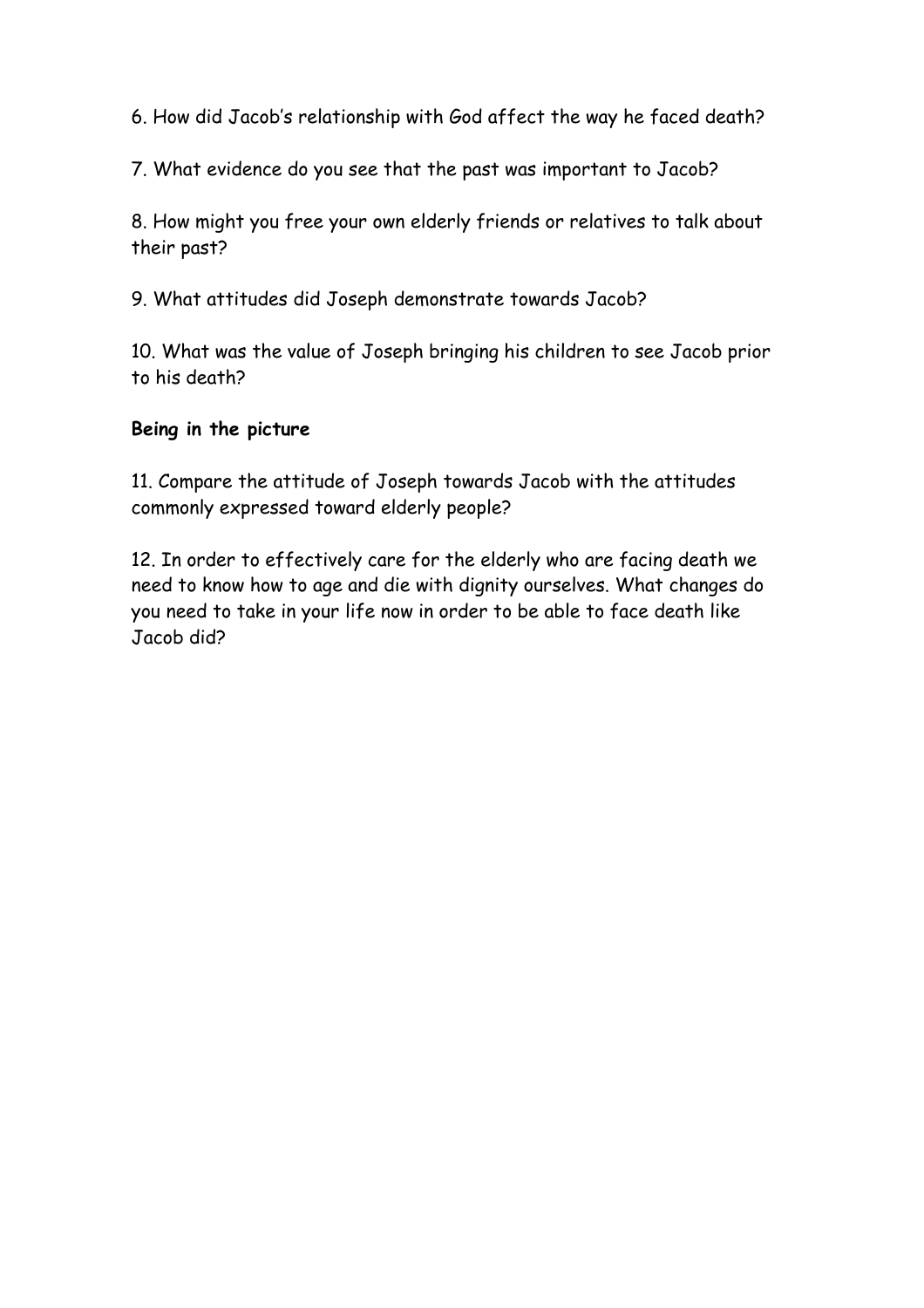# **Study 8 Dealing with the death of a child or younger person**

#### **Introduction**

 Someone has said that the measure of life is not it's duration but its donation. There is some pain that one never seems to get over, and the death of a child or a young person would appear to be one such pain. Time may lessen the intensity of such pain, and God's love and grace may heal, but the scar is never completely gone. Grief can never be run against someone else's timetable. The death of a child young person or someone in the prime of life is as one put it, 'a period placed before the end of the sentence'.

### **The big picture**

1. How do you think you would respond is your child/ grandchild was diagnosed with a terminal illness?

#### **The biblical picture**

Read 2 Samuel Ch 12 v 15-23

2. Describe David's attitudes and behaviour during the illness and after the death of his child?

3. What similar responses have you seen or heard of in parents of a child who is dying?

4. How might your response be like David's in your own child/ grandchild were critically ill?

5 How free do you think you would be to allow someone to express overwhelming grief?

6. How might you effectively support someone who is in the process of losing a child?

7. In what ways did David's servants fail to understand his grief?

8. How do their reactions reflect some of your own fears of relating to parents of a child/ young person who has died?

#### **Being in the picture**

9. What kinds of responses might be helpful when relating to parents after their child has died?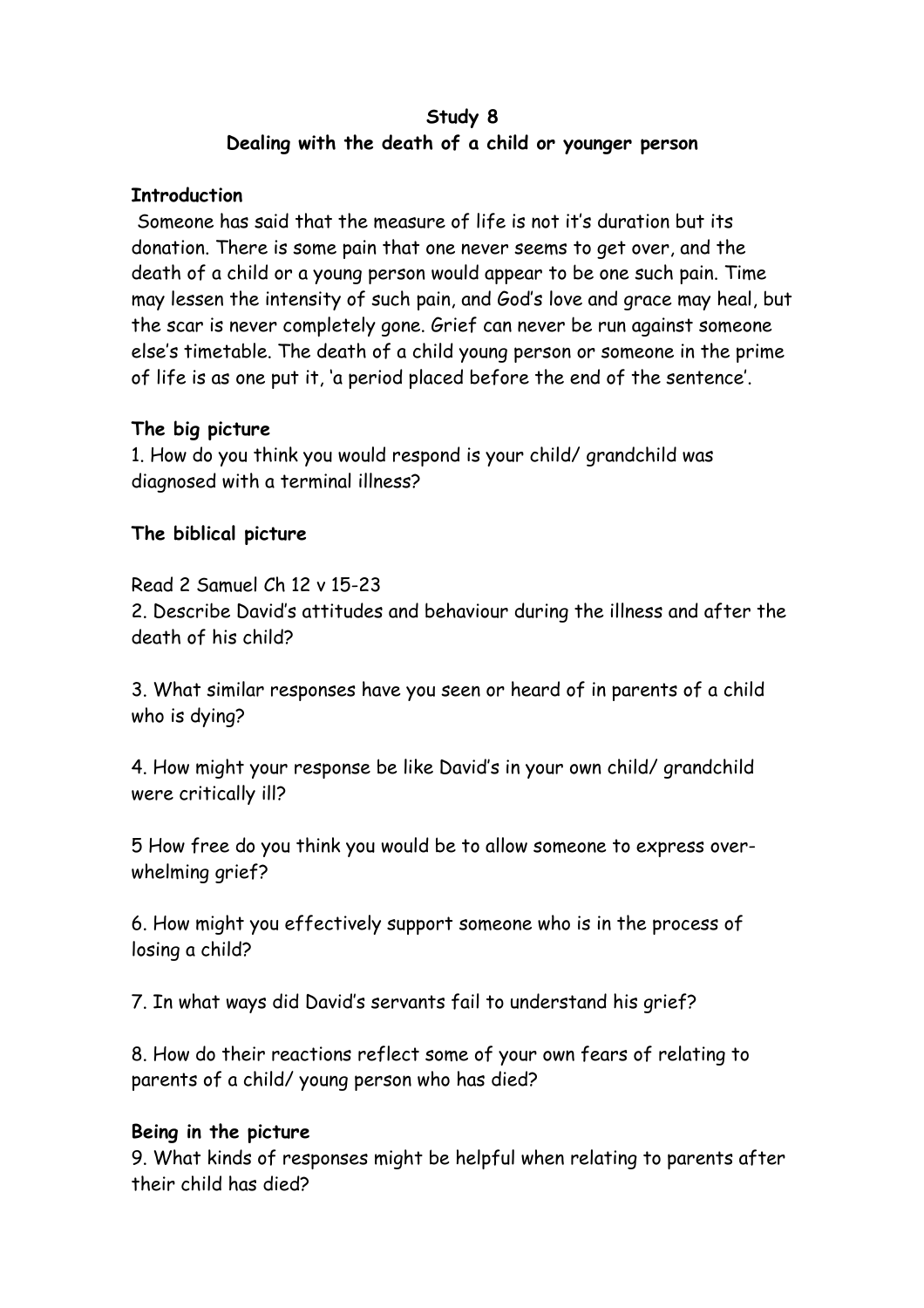10. David's behaviour changed dramatically after the death of his son. Why did he respond in this way?

11. What comfort did David have in the child's death [v23]?

12. How can we know this comfort personally?

13 How can we share this comfort with others?

# **Study 9 Offering the gift of good grief**

#### **Introduction**

Grief is not an indulgence, which is grudgingly permitted, in our brittle, funorientated society. But newly bereaved people are often surprised and frightened by the sheer intensity of their emotions and imaginings after bereavement. Reassurance that they are not going mad and such feelings are perfectly natural, and that crying does not mean a nervous breakdown, can be given explicitly, especially by an attitude which shows that the helper is not alarmed, frightened or even surprised. We need to recognise that people do not 'waste' time grieving, and that we just need to get on with life. If we do not learn to grieve personally we will not be able to assist others in their grief journey, and our care for others will be hindered. The Apostle Paul did not tell those who were bereaved not to grieve, not to stop grieving, but he did says that Christian grief is different, and better.

### **The big picture**

1. Describe grief. [What causes it, how does grief feel, what does a grieving person do and think]

### **The biblical picture**

Read 1 Thessalonians Ch 4 v 13-18

2. If you were caught in grief how would these words make you feels? Explain your response.

3. What words and phrases in this passage would help you believe that the events described here will really come about?